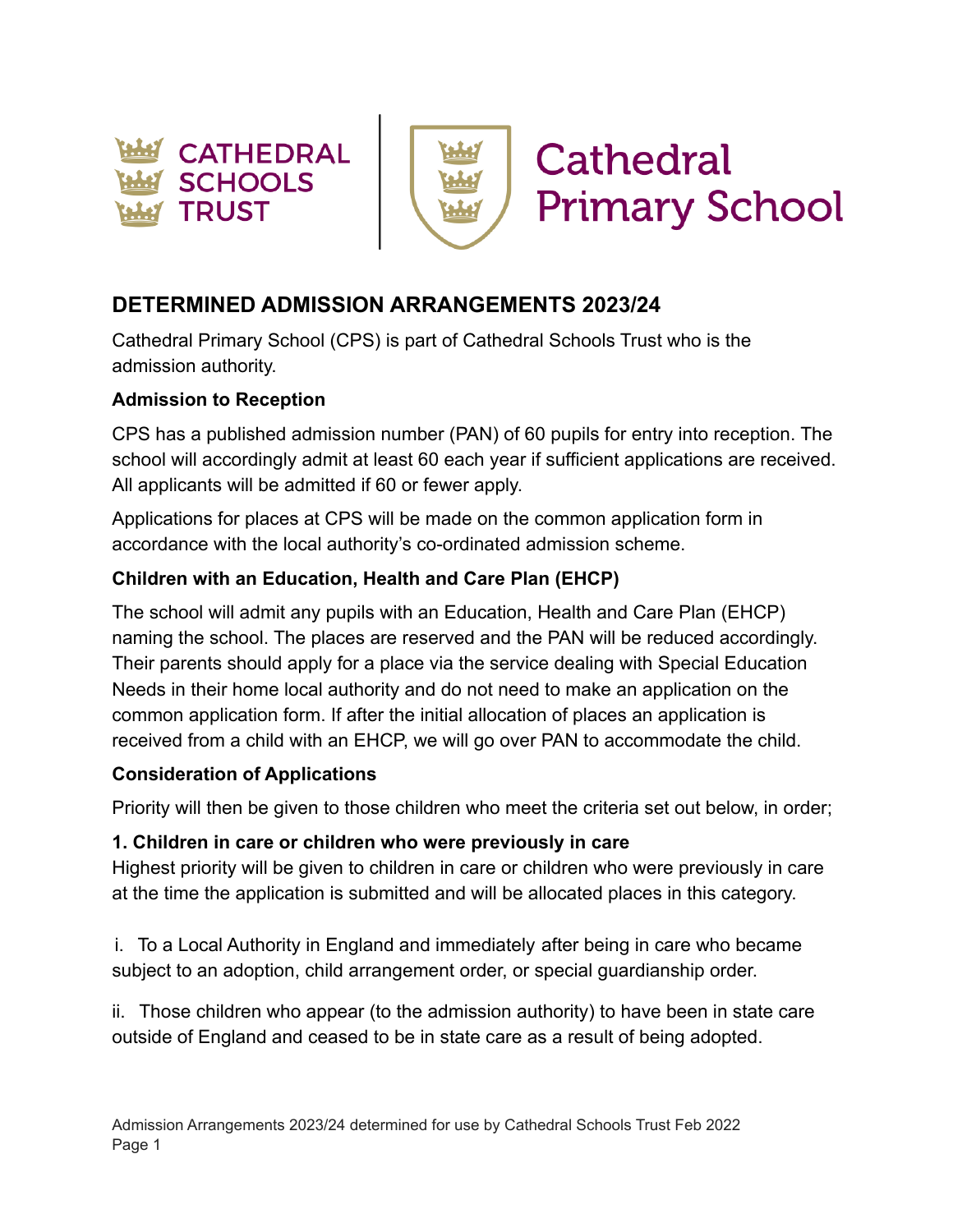Previously looked after children are children who were looked after but ceased to be so because they were adopted (or became subject to a child arrangements order or special guardianship order).

### **Children in Care and Children Previously in Care are defined as;**

i. Children in care are children who are in the care of a local authority or provided with accommodation by that authority under section 22 of the Children Act 1989. [1989](https://www.legislation.gov.uk/ukpga/1989/41/contents) [Children's Act](https://www.legislation.gov.uk/ukpga/1989/41/contents)

#### ii. Children previously in care

- this includes children who were adopted under the Adoption Act 1976 (see section 12 adoption orders) and children who were adopted under the Adoption and Children Act 2002 (see section 46 adoption orders)
- child arrangements orders are defined in s.8 if the Children Act 1989, as amended by s.12 of the Children and Families Act 2014. Child arrangements orders replaced residence orders and any residence order in force prior to 22 April 2014 is deemed to be a child arrangements order
- in accordance with Section 14A of the Children Act 1989, a Special Guardianship Order is defined as an order appointing one or more individuals to be a child's special guardian (or special guardians)
- Children who appear (to the admission authority) to have been in state care outside of England and ceased to be in state care as a result of being adopted.

### **2. Siblings**

Next, children who, *on the date of admission*, will have a sibling on roll at Cathedral Primary School.

A sibling is defined as a natural brother or sister, or a half brother or sister, or a legally adopted brother or sister or half-brother or sister, or step brother or sister who will be living with them permanently at the same address. Step brothers/sisters are defined as children who are not necessarily related biologically (including foster children) but are living in the same household for the majority of the time at the address the admission authority considers to be the address of the child for whom the application is made.

The definition of a sibling does not include cousins, other family members or friends. The admission authority may require proof of relationship and/or proof of residence. A sibling must be attending (or is expected by the admission authority to be attending) the primary school at the time of admission.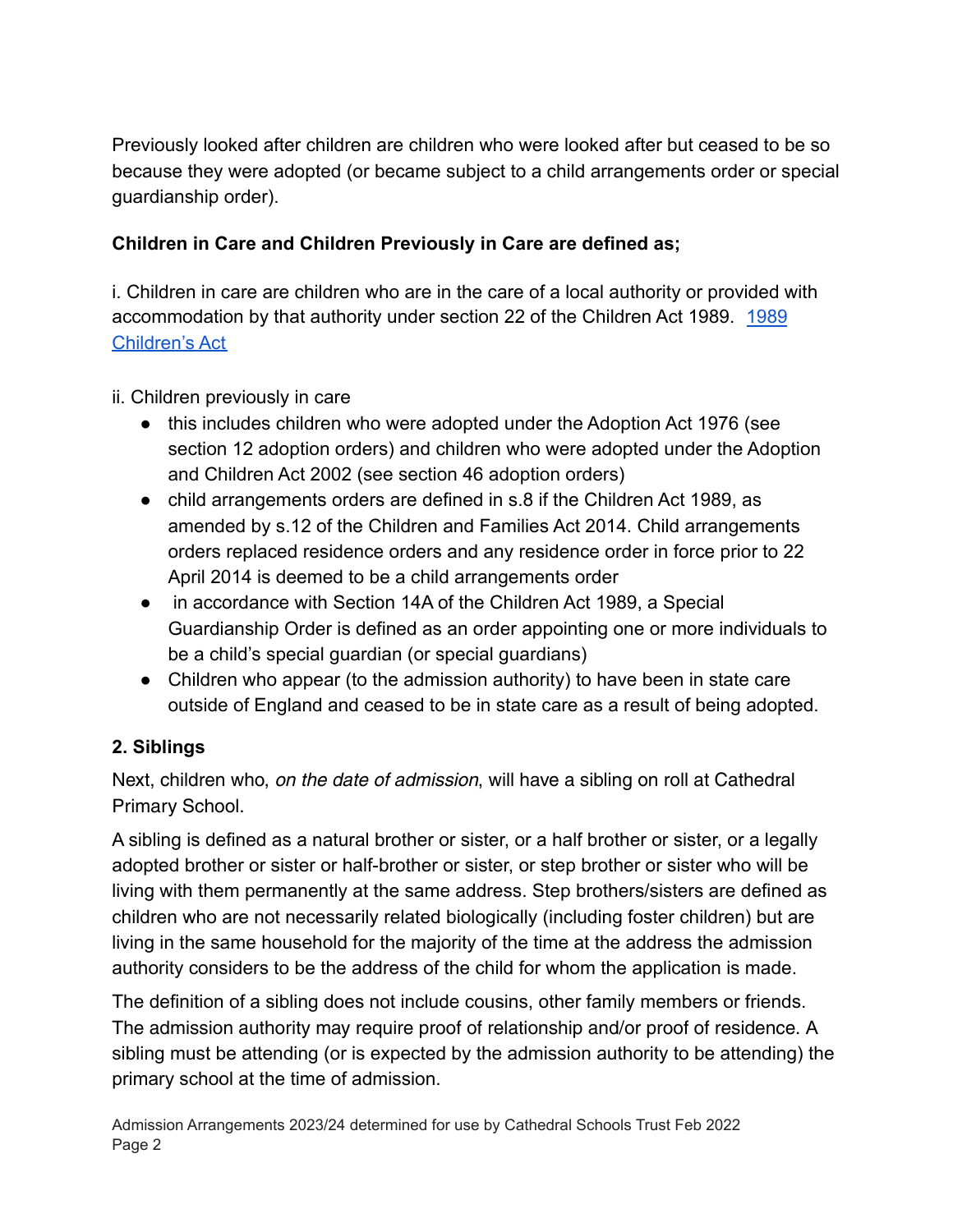For the avoidance of doubt, the applicant's address is not taken into consideration under this criterion.

## **3. Staff Criterion<sup>1</sup>**

Next, priority will be given to children of staff who are employed by Cathedral Schools Trust (CST) where their main place of work is Cathedral Primary School. This will include all teaching and non-teaching staff who;

- a. have been employed at the School for at least two consecutive years at the time at which the application for admission is made; or
- b. were recruited to fill a vacant post at the School for which there is a demonstrable skill shortage.

Notes;

- A School will be the staff member's main place of work if they are based there for at least 50% of their contracted hours each week during term time.
- Children of staff include their natural or adopted children, children placed with the staff member on a long term foster placement, their step-children (i.e. their spouse's children) and the children of their partner who live with them. In all cases, the child must live at the same permanent address as the staff member.
- A staff member is an employee of CST with a 'continuity of employment' contract who is full time, part time, teaching, leadership or support staff, and who will still be employed by CST in the September the child is admitted.

Parents applying for a place under this criterion should complete and submit the [Staff](https://docs.google.com/document/d/17bxLZeBZh1AMeIINexiuXE4opx-FiehT/edit?usp=sharing&ouid=111971969837556975984&rtpof=true&sd=true) [Supplementary Information Form \(SIF\)](https://docs.google.com/document/d/17bxLZeBZh1AMeIINexiuXE4opx-FiehT/edit?usp=sharing&ouid=111971969837556975984&rtpof=true&sd=true) to CST by 15th January 2023. Please note that the parent applying on the CAF to the home local authority should be the member of staff.

Completed forms should be sent to the Admissions Officer, Admissions, Cathedral Primary School, College Square, Bristol, BS1 5TS or via email to: [admissions@cathedralschoolstrust.org](mailto:admissions@cathedralschoolstrust.org)

## **4. Other children living in Bristol local authority postcode areas BS1 to BS16**

For other children not falling into any of the above categories, random allocation i.e the

<sup>1</sup> *The wording in the category has been varied to make it compliant with the revised School Admissions Code 2021.*

Admission Arrangements 2023/24 determined for use by Cathedral Schools Trust Feb 2022 Page 3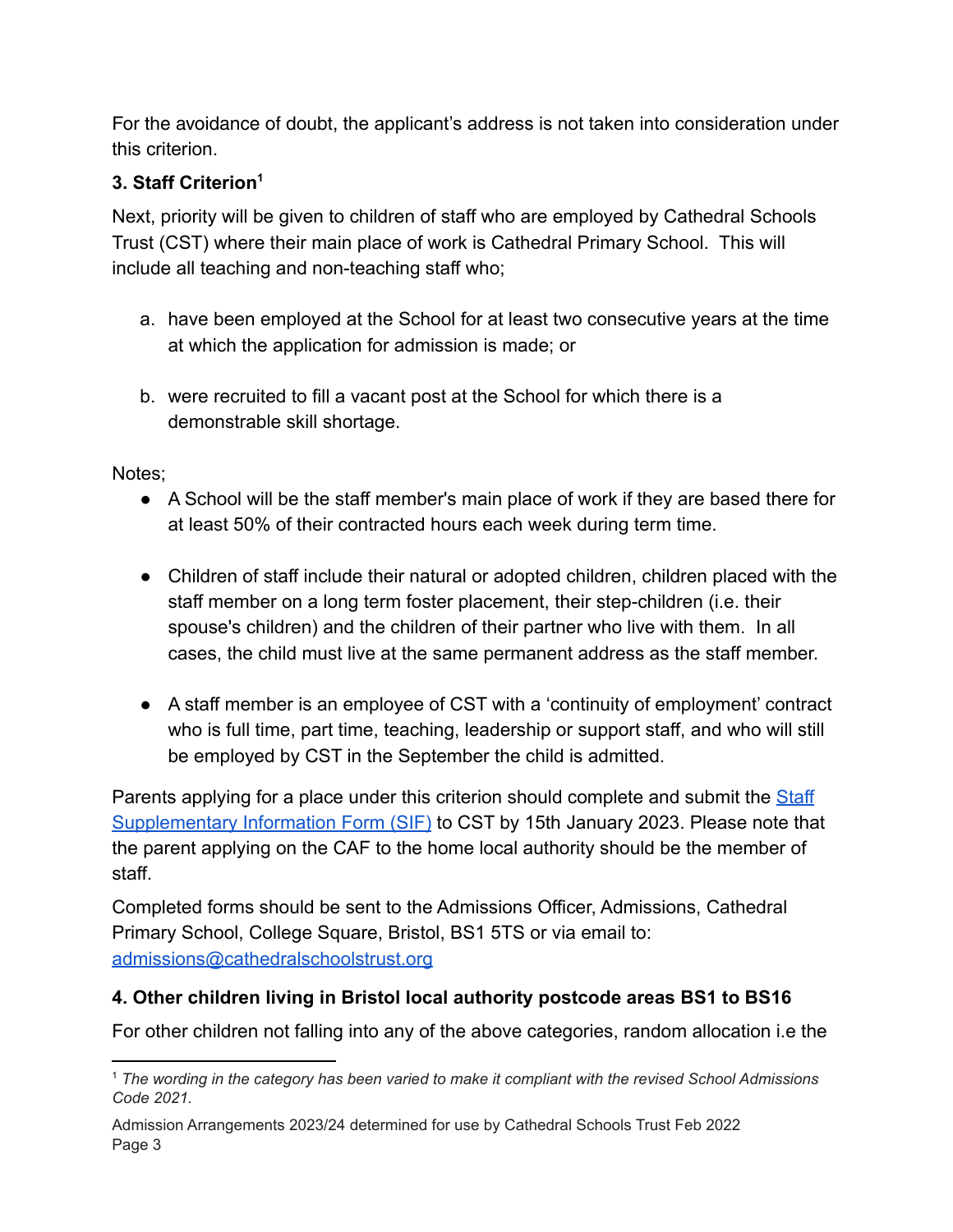drawing of lots, will be used to decide the remainder of the places for children living in any of the following Bristol Local Authority postcode areas BS1 to BS16. This process will be overseen by an independent body.

## **5. Other children not living in Bristol local authority postcode areas BS1 to BS16**

In the event of any places still available these will be allocated by random allocation i.e the drawing of lots, to other children living outside of the above postcode areas. This process will be overseen by an independent body. Note: applicants living in South Gloucestershire Local Authority whose postcode is BS15 or BS16 will be included in this category.

## **Tiebreak**

If in categories [1-5] above a tie-break is necessary to determine which child is admitted, random allocation will be used to decide who will be admitted and this process will be overseen by an independent body.

# **Twins/Multiple Birth**

Random allocation will not be applied to multiple birth siblings (twins and triplets etc.) from the same family tied for the final place, those siblings will be admitted over PAN.

## **UK Service Personnel and Crown Servants**

For UK Service Personnel and other Crown Servants, where possible, places may be allocated in advance of the pupils return to the UK provided the MOD, FCO or GCHQ have provided a letter declaring a return date and residency placement. Places may be offered and reserved up to one term in advance of the place being required. The address at which the child will live will be used when applying the oversubscription criteria, as long as the parents provide some evidence of their intended address.

Children of UK service personnel admitted outside the normal admissions round will be admitted as 'excepted' children under Infant Class Size legislation.

## **Who can apply**

Applications will be accepted for children who meet one or more of the following:

- they are resident in the UK
- they hold full British Citizen Passports

- they are from countries whose passports have been endorsed to show that they have the [right to abode](https://www.gov.uk/right-of-abode) in this country

Applications for children who do not meet one of the above will not be accepted until the child is in this country.

Admission Arrangements 2023/24 determined for use by Cathedral Schools Trust Feb 2022 Page 4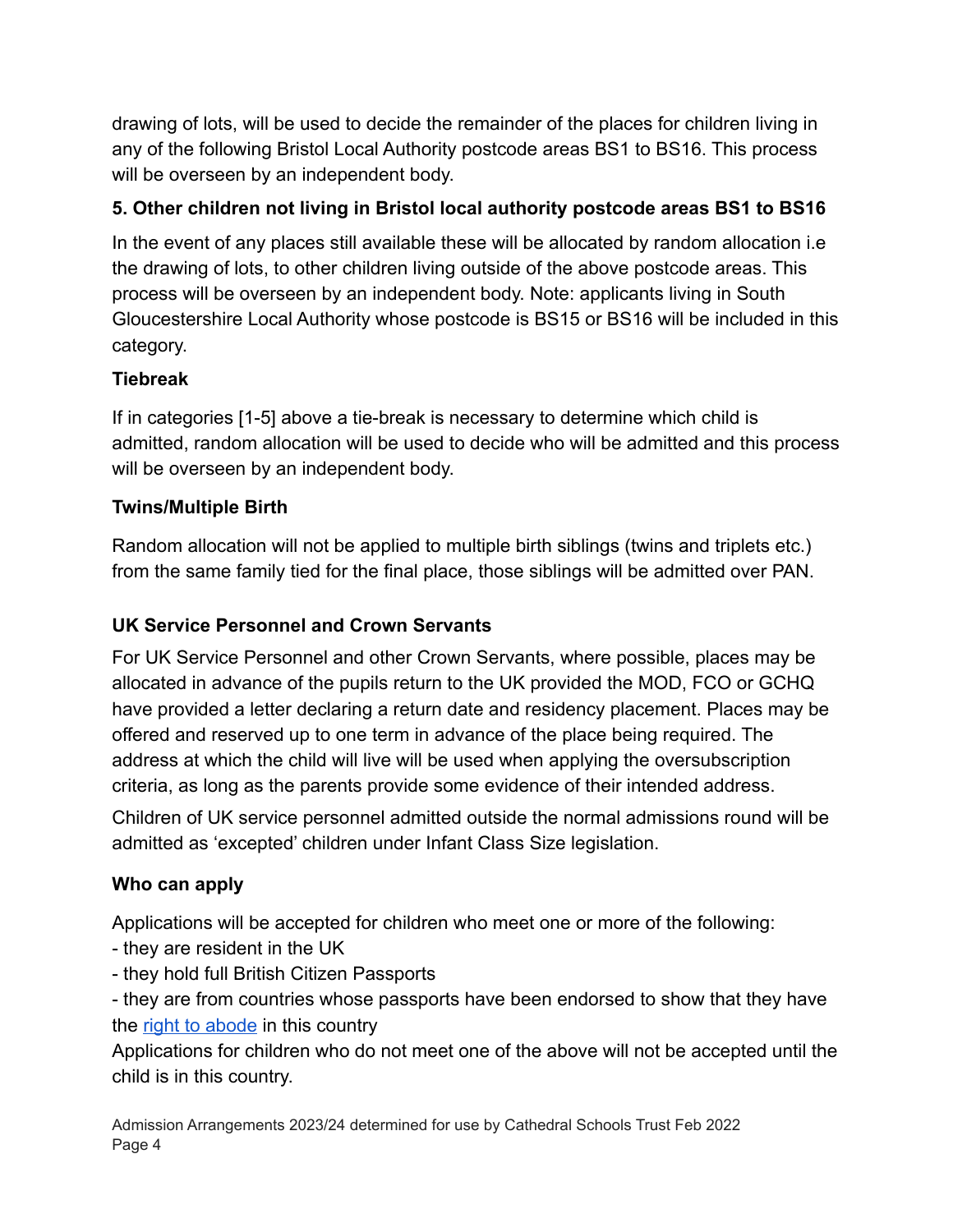### **Applicant's Home address:**

A child's permanent home address, where he or she resides with a person with parental responsibility, or with a parent (as defined in Section 576 of the Education Act 1996). It is the address where the child spends the majority of the time. Documentary evidence may be required to confirm a child's home address.

The Admission Authority will not accept more than one address as the child's home address. Where a child regularly lives at more than one address the Admission Authority will have to reach a conclusion about which should be counted as the main address when allocating places, taking relevant evidence into account. Normally this will be the address where the child is registered with a medical GP. Where parents or carers are living separately and do not agree on the child's home address, they are urged to reach an agreement. If this does not happen evidence may be required by providing court documents or other legally binding documentation such as a sworn affidavit confirming where the child resides for the majority of the school week. Where satisfactory evidence cannot be provided, the Admission Authority will determine the address to be used for allocating a school place.

For the avoidance of doubt, in categories [1-3] above, the applicant's address is not taken into consideration to determine whether a child meets these criteria.

### **Late Applications**

All applications received after the deadline for primary applications will be considered to be late applications. Late applications will be considered after those received on time. If, following consideration of all applicants the school is oversubscribed, parents may request that their child is placed on the school's waiting list.

## **Deferred Entry for Infants**

Parents/carers offered a place in reception for their child have a right to defer entry, or take up a place part-time, until the start of term beginning immediately after their child has reached compulsory school age. However, places cannot be deferred beyond the beginning of the final term of the school or until the next academic year. Children reach compulsory school age on the prescribed day following their 5th birthday (or on their fifth birthday if it falls on a prescribed day). The prescribed days are 31st August, 31st December and 31st March.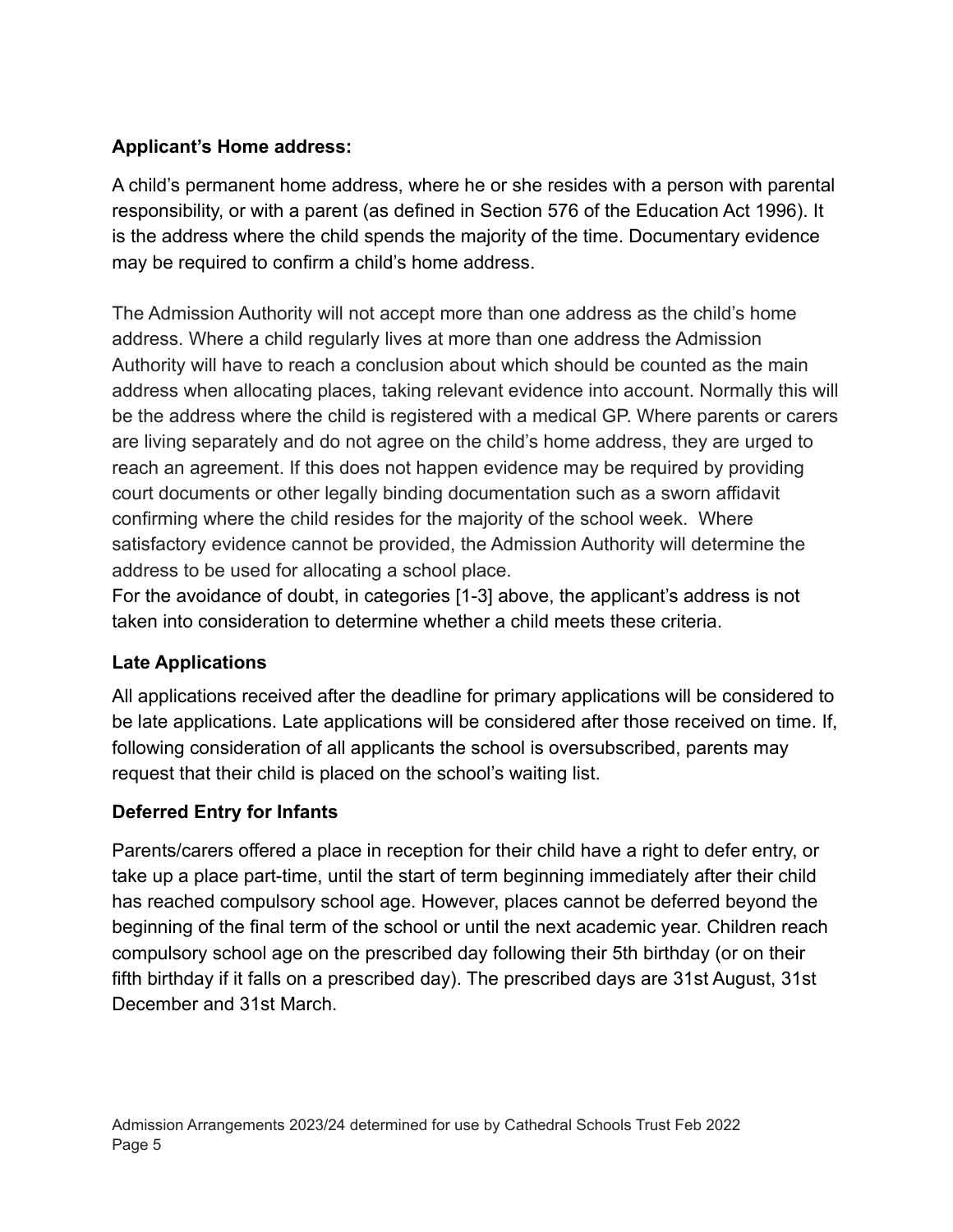### **Admission of children outside normal age group**

Children are normally educated in school with others of their age group; however, in exceptional circumstances parents/carers may request that their child is admitted to a year group outside their normal age range, for instance where the child is gifted or talented or where a child has suffered from particular social or medical issues impacting his or her schooling.

## **Delayed Entry for Infants**

In addition, the parents of a summer born child (April 1st - August 31st) may choose not to send their child to school until September following their fifth birthday and may request that they are admitted out of their normal age group – to reception rather than Year 1. Requests for deferred/delayed entry will be considered on their merits and either be agreed or refused, on that basis. If a request is refused, the child will still be considered for admission to their normal age group.

The process for requesting such an admission is as follows:

With the application, parents should complete the form below to request that the child is admitted to another year group, and the reasons for that request;

#### [Application Form to request an out of normal age group/delayed reception admission](https://docs.google.com/document/d/1e7YCsOnKqxdYurSYDYV2Ya1JSwGB7AkF/edit?usp=sharing&ouid=111971969837556975984&rtpof=true&sd=true)

Completed forms should be sent to the Admissions Officer, Admissions, Cathedral Primary School, College Square, Bristol, BS1 5TS or via email to: [admissions@cathedralschoolstrust.org](mailto:admissions@cathedralschoolstrust.org)

Parents will submit any evidence in support of their case with the application, for instance from a medical practitioner, head teacher etc. Some of the evidence a parent might submit could include:

- Information about the child's academic, social and emotional development;
- Where relevant, their medical history and the views of a medical professional;
- Whether they have previously been educated out of their normal age group; and
- Whether they may naturally have fallen into a lower age group if it were not for being born prematurely.

The Trust will consider each case on its merits, taking into account the individual circumstances of the request and the child's best interests. The Admissions Committee along with the Head Teacher will then decide whether such an out of year group request will be agreed or refused. We will also ensure the parent is aware of whether the request for admission out of age group has been agreed before final offers are made,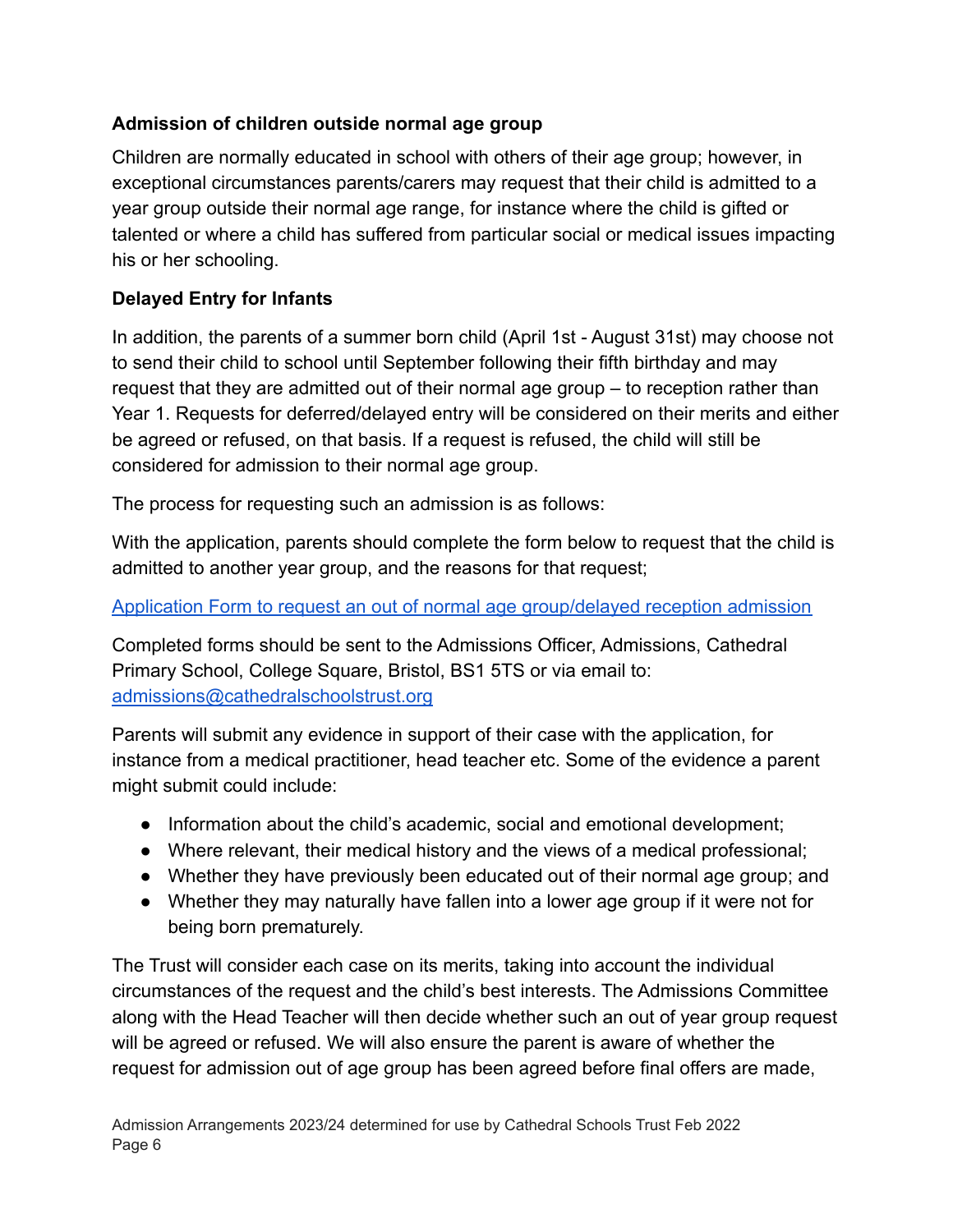and the reason for any refusal. Requests for admission out of the normal year group will be considered alongside other applications made at the same time.

# **Waiting Lists**

Where in any year CPS receives more applications for reception places than there are places available, a waiting list will be maintained by CST until 31 December in the year of entry. Parents wishing to stay on the waiting list beyond this date will need to make a fresh application to the school using the in-year application form on the school website. Any parent will be able to ask for his or her child's name to be placed on the waiting list, following an unsuccessful application. For every added child to the waiting list, the list will be ranked again in line with the published admission criteria.

A child's position on the waiting list will be determined solely in accordance with the oversubscription criteria, in order of priority, as set out in categories [1-5]. Where places become vacant they will be allocated to children on the waiting list in accordance with the published oversubscription criteria [1-5] above.

Children who are allocated to CPS in accordance with Bristol Local Authority's In-Year Fair Access Protocol, will be given precedence over children on the waiting list.

## **Admission to other year groups**

CST is the admission authority and administers all in year applications for CPS. Parents/carers seeking admission for any year group, other than for the normal point of entry may make an application using the online application form on the school website.

The following applications will be treated as in-year admissions during 2023-24:

- applications for admission to Reception which are received after 1 September 2023
- all other applications for admission to Year 1 to 6.

Applications will not normally be considered in advance of the date the place is required, this will be approximately 35 days for those moving house, and 21 days for those not moving house. However, applications for admission in September 2023 can be made from June 2023.

CST will consider all such applications and if the year group applied for has a place available, a place will be offered. Parents/carers will be notified in writing within 10 school days of the outcome of their in-year application and have a right of appeal to an independent appeal panel if a place is refused.

A child's position on the waiting list will be determined solely in accordance with the oversubscription criteria [1-5], in order of priority. Where places become vacant they will

Admission Arrangements 2023/24 determined for use by Cathedral Schools Trust Feb 2022 Page 7